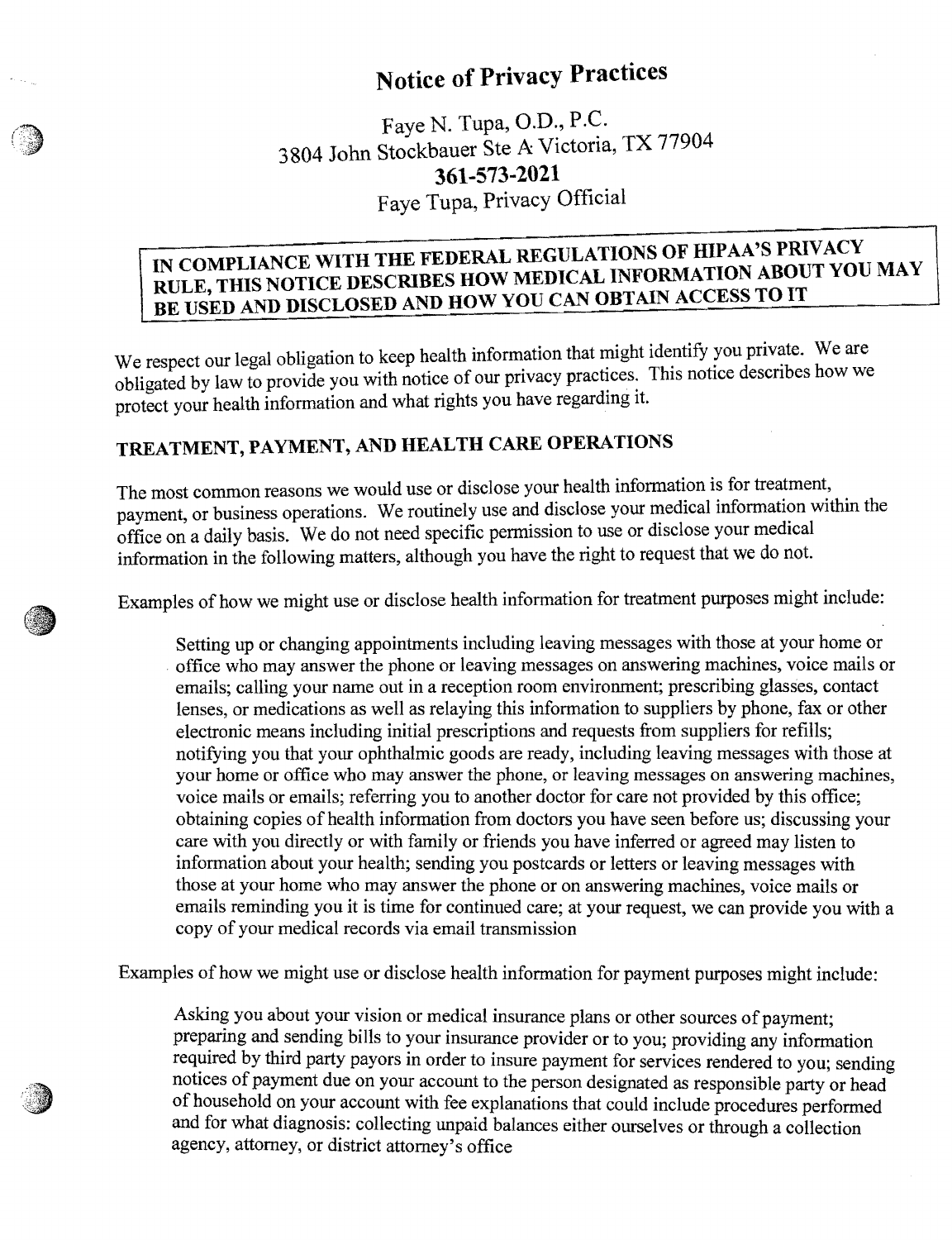Examples of how we might use or disclose health information for business operations might include:

Financial or billing audits; internal quality assurance programs; participation in managed care plans; defense of legal matters; business planning; certain research functions; informing you of products or services offered by our office; compliance with local, state, or federal government agencies request for information; oversight activities such as licensing of our doctors; Medicare or Medicaid audits; providing information regarding your vision status to the Department of Public Safety, a school nurse, or agency qualifying for disability status

At the patient's request, we may not disclose health care information for services that you have paid for out of pocket. This only applies to those encounters related to the care you want restricted.

### **USES AND DISCLOSURES FOR OTHER REASONS NOT NEEDING PERMISSION**

In some other limited situations, the law allows us to use or disclose your medical information without your specific permission. Most of these situations will never apply to you but they could.

- When a state or federal law mandates that certain health information be reported for a specific purpose
- For public health reasons, such as reporting of a contagious disease, investigations or surveillance, and notices to and from the federal Food and Drug Administration regarding drugs or medical devices
- Disclosures to government or law authorities about victims of suspected abuse, neglect, domestic violence, or when someone is or suspected to be a victim of a crime
- Disclosures for judicial and administrative proceedings, such as in response to subpoenas or orders of courts or administrative hearings
- Disclosures to a medical examiner to identify a deceased person or determine cause of death or to funeral directors to aid in burial
- Disclosures to organizations that handle organ or tissue donations
- Uses or disclosures for health related research
- Uses or disclosures to prevent a serious threat to health or safety of an individual or individuals
- $\blacksquare$  I Uses or disclosures to aid military purposes or lawful national intelligence activities
- Disclosures of de-identified information
- Disclosures related to a workman's compensation claim
- Disclosures of a "limited data set" for research, public health, or health care operations
- Incidental disclosures that are an unavoidable by-product of permitted uses and disclosures
- Disclosure of information needed in completing form from a school related vision screening,
- information to the Department of Public Safety, information related to certification for occupational or recreational licenses such as pilots license.
- Disclosures to business associates who perform health care operations for Faye N. Tupa, O.D., P.C. and who commit to respect the privacy of your information. We also require any business associate to require any sub-contractor to comply with our privacy policies.
- Unless you object, disclosure of relevant information to family members or friends who are helping you with your care or by their allowed presence cause us to assume you approve their exposure to relevant information about your health

# **USES OR DISCLOSURES TO PATIENT REPRESENTATIVES**

It is the policy of Faye N. Tupa, O.D., P.C. for our staff to take phone calls from individuals on a patients behalf requesting information about making or changing an appointment; the status of

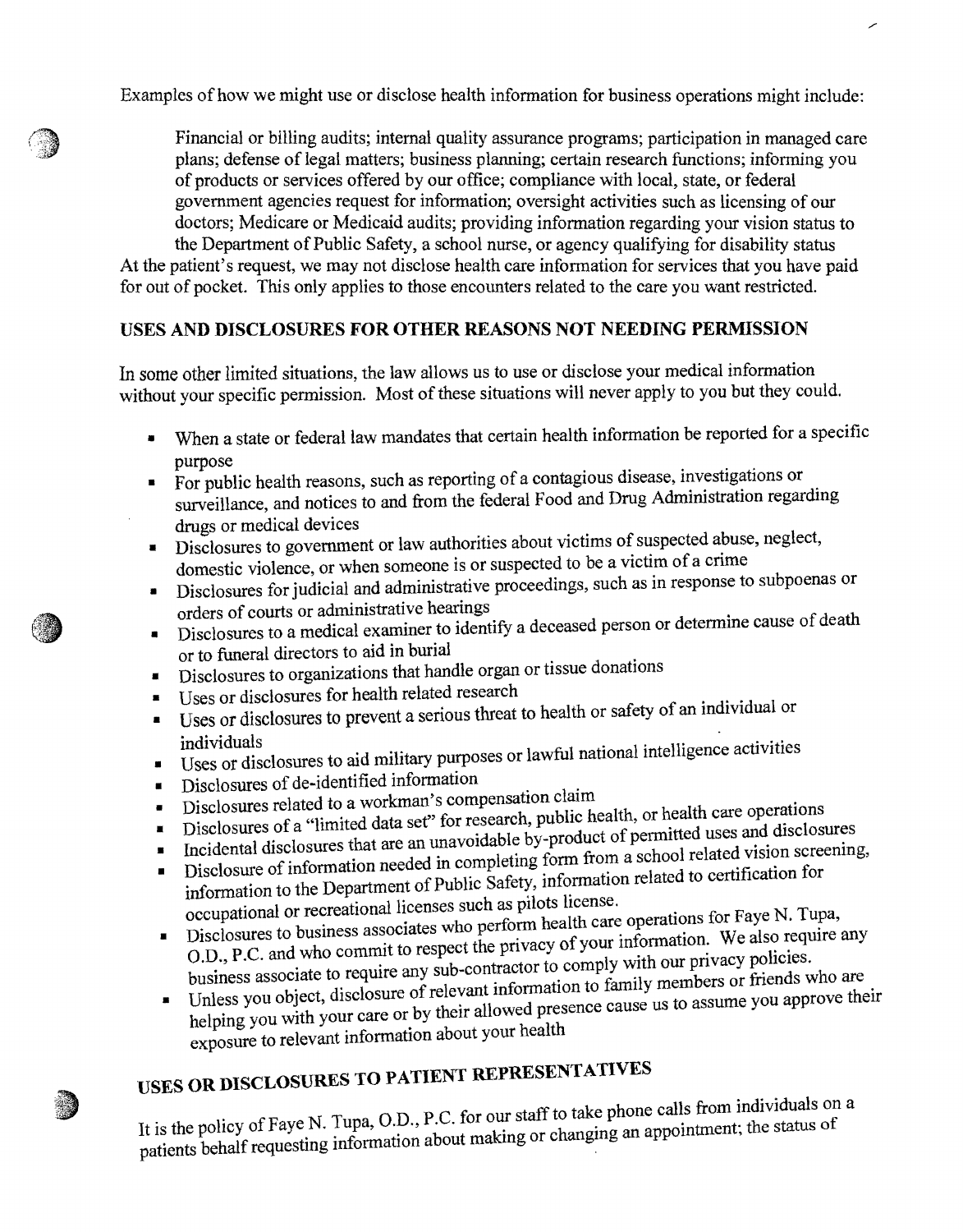eyeglasses, contact lenses, or other optical goods ordered by or for the patient. Faye N. Tupa, O.D., P.C. staff will also assist individuals on a patient's behalf in the delivery of eyeglasses, contact lenses, or other optical goods. During a telephone or in person contact, every effort will be made to limit the encounter to only the specifics needed to complete the transaction required. No information about the patient's vision or health status may be disclosed without proper patient consent. Faye N. Tupa, O.D., P.C. staff and doctors will also infer that if you allow another person in an examination room, treatment room, dispensary, or any business area within the office with you while testing is performed or discussions held about your vision or health care or your account that you consent to the presence of that individual.

#### **OTHER USES AND DISCLOSURES**

We will not make any other uses or disclosures of your health information unless you sign a written Authorization for Release of Identifying Health Information. The content of this authorization is determined by federal law. The request for signing an authorization may be initiated by Faye N. Tupa, O.D., P.C.or by you as the patient. We will comply with your request if it is applicable to the federal policies regarding authorizations. If we ask you to sign an authorization, you may decline to do so. If you do not sign the authorization, we may not use or disclose the information we intended to use. If you do elect to sign the authorization, you may revoke it at any time. Revocation requests must be made in writing to the Privacy Officer named at the beginning ofthis Notice.

### **YOUR RIGHTS REGARDING YOUR HEALTH INFORMATION**

The law gives you many rights regarding your personal health information.

You may ask us to restrict our uses and disclosures for purposes of treatment (except in emergency care), payment, or business operations. This request must be made in writing to Privacy Officer named at the beginning of this Notice. We do not have to agree to your request, but if we agree, must honor the restrictions you ask for.

You may ask us to communicate with you in a confidential manner. Examples might be only contacting you by telephone at your home or using some special email address. We will accommodate these requests if they are reasonable and if you agree to pay any additional cost, if any, incurred in accommodating your request. Requests for special communication requests must be made to the Privacy Officer named at the beginning of this Notice.

You may ask to review or get copies of your health information. There are a very few limited situations in which we may refuse your access to your health information. For the most part we are happy to provide you with the opportunity to either review or obtain a copy of your medical information. All requests for review or copy of medical information must be made in writing to the Privacy Officer named at the beginning of this Notice. While we usually respond to these requests in just a day or so, by law we have fifteen (15) days to respond to your request. We may request an additional thirty (30) day extension in certain situations.

Health care information you request copies of may be delivered to you in electronic format. The eformats Faye N. Tupa, D.D., P.C. has approved as secure and protects the integrity of your health care information include secure email, an authorized Electronic Health Information system and media supplied by Faye N. Tupa, O.D., P.C..